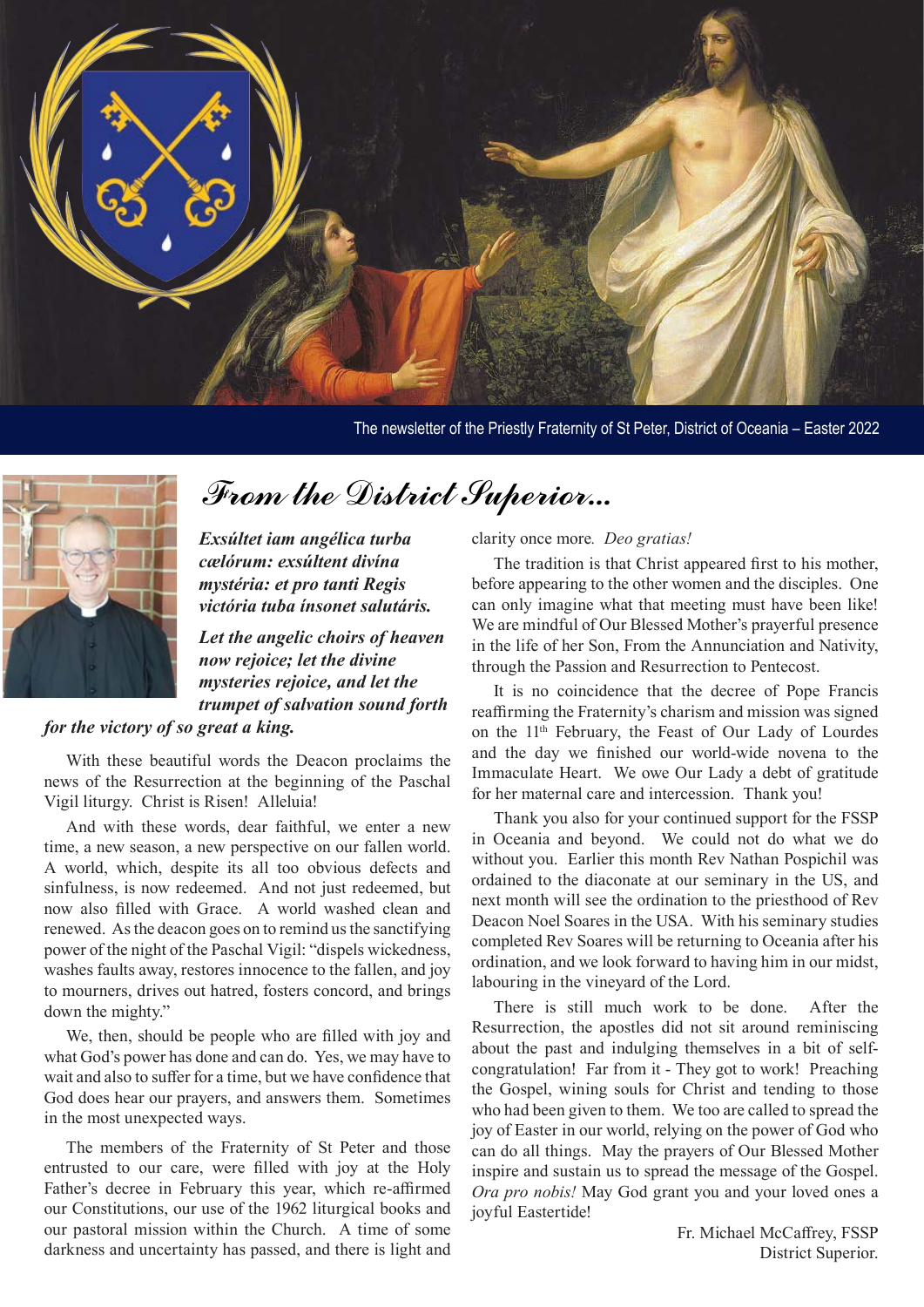# Victimae Paschali Laudes: The Sequence for Easter

#### **Latin Sequence for Easter**

Víctimae Pascháli laudes ímmolent Christiáni.

Agnus redémit oves: Christus ínnocens Patri reconciliávit peccatóres.

Mors et vita duello conflixére mirando: Dux vitae mórtuus regnat vivus.

Dic nobis María, quid vidisti in via?

'Sepulcrum Christi viventis, et gloriam vidi resurgentis: Angélicos testes, sudarium, et vestes.

Surrexit Christus spes mea: praecédet suos in Galilaeam.'

Scimus Christum surrexisse a mórtuis vere: Tu nobis, victor Rex, miserére.

Amen. Allelúja.

#### **Translation of the Sequence1**

Christians, let us offer the sacrifice of praise to the Paschal Victim.

The Lamb has redeemed the sheep: Christ the innocent one has reconciled sinners to the Father.

Death and life have struggled in spectacular battle: The champion of life, having died, yet reigns living.

Tell us, Mary, what did you see upon the way?

'I saw the tomb of the living Christ and the glory of His rising: (I saw) the Angelic witnesses, the shroud and the linens.

Christ my hope has risen: He shall go before His own into Galilee.'

We know that Christ has truly risen from the dead: O victorious King, have mercy upon us.

Amen. Alleluia.

1. This is my own translation, which matches the article (I think).

The 'Sequence' is an interesting facet of the liturgy, peculiar to the Roman tradition and arising in the last two centuries of the first millennium. Such was their popularity that by the mid-16th century there were sequences for almost every Sunday of the liturgical year. In 1570, the liturgical use of sequences was restricted to just four of these texts: *Victimae Paschali* for the octave of Easter, *Veni Sancte Spiritus* for the octave of Pentecost, *Lauda Sion* for the octave of Corpus Christi, and *Dies irae* for All Souls' Day and Requiem Masses that immediately follow a death. Then, in 1727, to these was added the *Stabat Mater* for the new feast of the Seven Sorrows of Our Lady.

As the name suggests, the 'sequence' (ultimately derived from the verb *sequor*, meaning *to follow*) always follows the Alleluia appointed for the Mass (or, in the case of the *Dies irae* of the Requiem Mass, the Tract). In this light, we should see each sequence as the sung expression of a greater, more elaborate, Gospel procession, of the sort which often took place on these days in the Middle Ages, celebrating the unique nature of the liturgical day at hand. Let us, then, examine the Easter sequence, *Victimae Paschali laudes*, and its connection to the Easter season.

Among other things, what is most striking about the text of this sequence is its frequent use of contrary terms which are linked, in doing so giving voice to the profound nature of a season which celebrates the great paradox of Christ destroying our death by His own, yet, in the midst of this, restoring our true life by His resurrection. In addition, we see allusions to a 'layering' within the tradition of the Passover and the Paschal Lamb which is so crucial to the Paschal mystery.

The sequence begins in a pointed way – even more

so in the Latin than in most English translations: the verb *'immolare'* also means to shed blood ritually. This verb brings to mind the Hebrew Passover's bloody sacrifice of a lamb, which, when eaten at the Passover by the Jewish people, gave sustenance at the level of the body (and, when the historical event of Passover actually occurred, the blood of the lamb on the doorposts ensured the preservation of the lives of all within those houses). However, it obviously also ties into the depiction of Christ as the Paschal (or Passover) Victim and Lamb, which is the dominant theme of the Easter Sunday Mass; seen in the fact that the phrase 'Pascha nostrum immolatus est Christus – Christ our Pasch is sacrificed' appears in four different places: the Epistle, Alleluia, Preface, and Communion verse. Here, then, we see Christ the Paschal Lamb – in both contrast to and correlation with – the Passover lamb, Who gives life to the Christian at the level of the soul, as the perfect sacrifice offered to the Father for all sins, thereby bringing about our reconciliation to the Father.

The ensuing stanzas reinforce, again and again, with both a striking simplicity and deep profundity, that what ought to be a contrariety of things are in fact united and given great depth and new meaning by Christ in the light of the salvific action of His holy passion: 'the Lamb has redeemed the sheep', 'the sinless one reconciles sinners', 'the leader of life, having died, reigns living'; then we see the 'spectacular' clash of life and death – all of which call to mind the great paradox of what the passion of Christ is, and what it achieves; that is, in the midst of what seems to be abject failure, the redemption of all mankind is in fact being brought to its culmination.

From the fourth stanza we change tack, as it were, to the testimony of St Mary Magdalene, who first saw Jesus risen (at least as far as Scripture is concerned). What follows is a summation – brief but powerful – of the Gospel accounts of Ss Mark and John, detailing those things which contributed,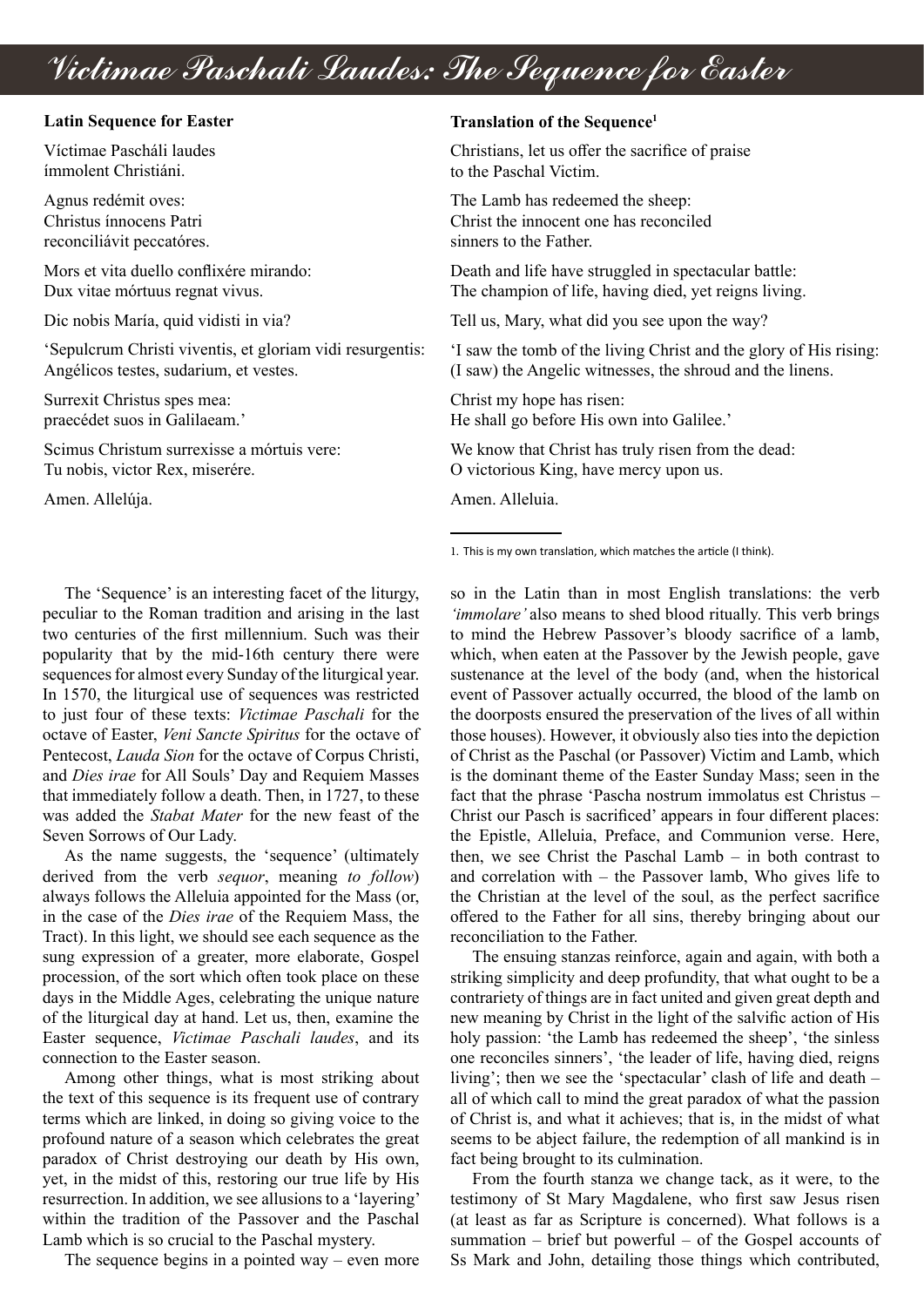# Fraternity leads Adelaide Youth Activities



Subdiaconate Ordination

*With gratitude to Almighty God, we congratulate Nathan Pospischil from our Parramatta apostolate who was ordained to the subdiaconate on Saturday 12th February 2022 in Nebraska. Please continue to pray for our three seminarians – Nathan, Jeremy and Rev. Mr Noel Soares.*



in no small way, to the wonder of Easter Sunday and belief in the resurrection: the tomb of Christ Who lives, His glory as now risen, the angelic witnesses, and finally the two burial cloths which survive to our day, the shroud and head-cloth – and which should contribute in like manner to our own wonder at the great mystery of the events of the Holy Triduum.

Our beautiful sequence ends with the conclusion of Christ's friends: *'We know that Christ has truly risen…'* which we must make our own. And where we began the sequence with reference to Christ as *victim*, we end it with ascribing to Him *victor* – the victor over death, over sin, over the reign of the evil one. The last juxtaposition of what seems to be contrary forms the 'bookmarks' of our sequence. Death is not and cannot be the end of the story, for our victorious king now reigns for ever, interceding for us constantly. May your joy in this Easter season be complete, and may your love for our risen Lord ever increase!

by Fr Brendan Boyce, FSSP



*In mid-January the Holy Name Youth Group in Adelaide held two Activity Days for children aged 8-17. After starting with an early morning hike at Mt. Osmond accompanied by their chaplain, Father Thomas Sofatzis FSSP, children then returned to the church for a Holy Hour and some engaging meditations and personal testimonies prepared by the youth leaders. The next day began with Holy Mass before children headed to Latitude Adelaide, a popular indoor trampoline park, afterwards returning for lunch and Exposition of the Blessed Sacrament in the church. To finish off the day, children and youth leaders alike participated in an epic water balloon game in Linde Reserve. Thank you to all those who made it a big success!*